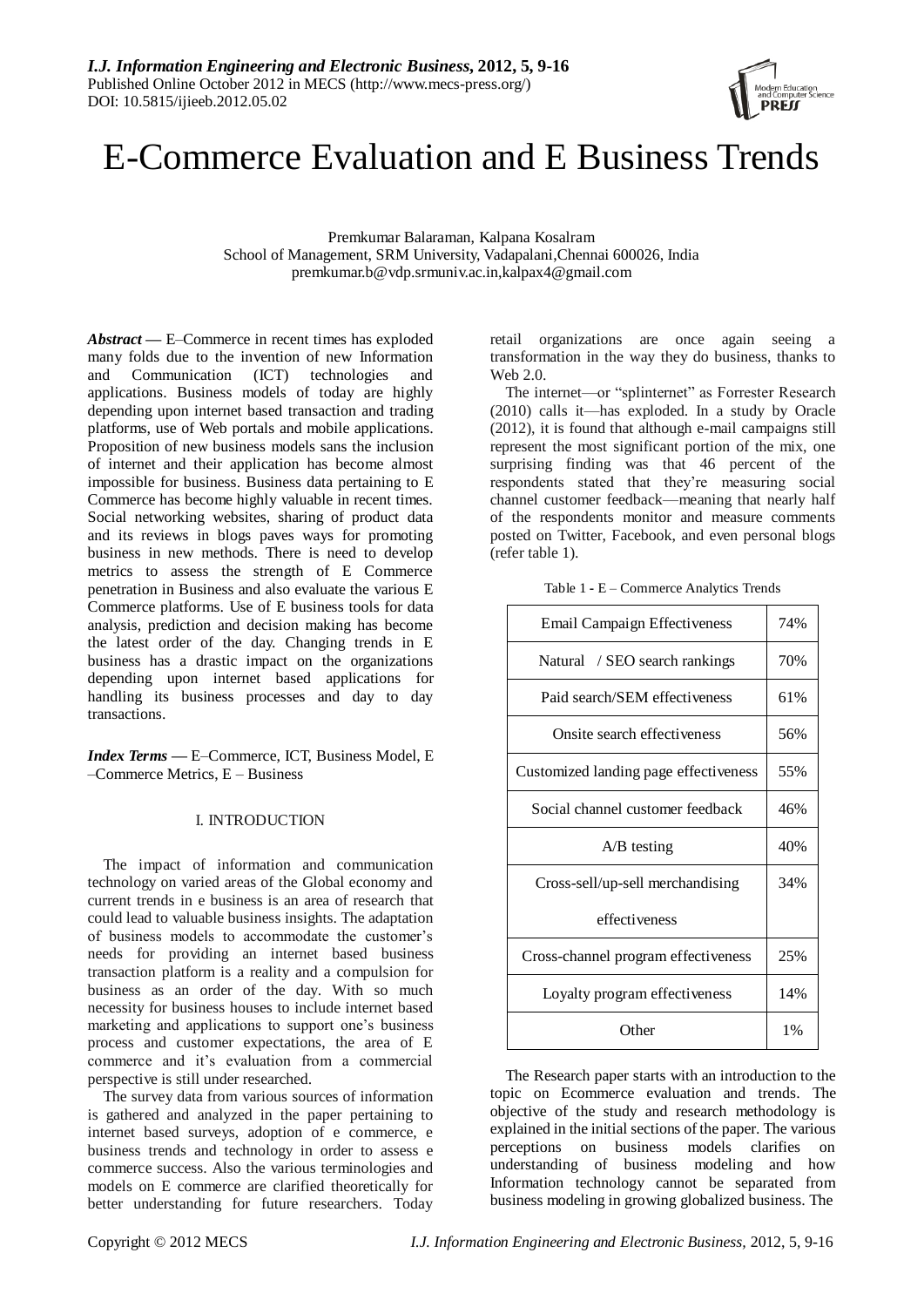term E Business is applied more in generic sense for any application of information technology into business processes and hence it is explained and discussed from the view point of business modeling. Narrowing further into specific area of E commerce the research paper discusses on the E commerce metrics and elaborates on considerations of factors for evaluating E commerce platforms and applications. The top 10 trends in shaping the future of E commerce and the trends in E business evidenced in the later part of the paper serve as an eye opener for IT managers and e - tailers.

#### 1.1 OBJECTIVE OF THE STUDY

- $\triangleright$  To find out the metrics and criteria of evaluating E commerce platforms
- $\triangleright$  To assess the trends in E business and its impact on Business processes

#### II. RESEARCH METHODOLOGY

The study is qualitative and descriptive in nature and most of the data is based on secondary sources of survey data. Such an approach is adopted in the study as the area of research is very broad and sources of data are also spread across multiple locations. To arrive at a conclusive idea of the larger picture on E- Business trends, analyzing the existing survey data would give a better result in finding the answers to the research question framed.

# III. BUSINESS MODELS & INFORMATION **TECHNOLOGY**

In today's fast paced business environment there are varied perceptions on Business model and its definitions.

According to Applegate (2001), Business model is a description of a complex business that enables study of its structure, the relationships among structural elements, and how it will respond to the real world. Business model (Petrovic et al., 2001, Auer & Follack, 2002) is a description of the logic of a "business system" for creating value that lies behind the actual processes. And with growing use of Information technology for creating a competitive edge in business, even the definition of business model can include the idea of use of e commerce for Business modeling.

According to Osterwalder & Pigneur (2002), Business model is a description of the value a company offers to one or several segments of customers and the architecture of the firm and its network of partners for creating, marketing and delivering this value and relationship capital, in order to generate profitable and sustainable revenues streams. Shaffer, Smith and Linder (2005) uncovered twelve definitions published from 1998 to 2002, and they developed an affinity diagram to identify four major categories common to all or most

definitions: strategic choices, creating value, capturing value and the value network.

A great deal of research has been directed towards classifying business models and grouping them into specific categories. The business models belonging to the same category usually share some common characteristics, such as the same pricing policy or the same customer relationship model (Pateli and Giaglis, 2003). Hayes el. al (2005) by combining the work of Ticoll et al. (1998), Timmers (1999), and Kaplan and Sawhney (2000) proposed that electronic business models could be classified according to how they exhibit varying degrees of economic control, value chain integration, functional integration, business innovation and technical innovation. They developed the prerequisites framework for assisting decision makers assess the suitability of electronic business models during the intelligence phase of the decision making process and not in other phases. The basis of their prerequisites model is shown in Table 2. This framework hypothesizes that a particular business model is more likely to succeed in a particular industrial sector when the characteristics of the sector match the conditions required for the model.

Table 2 - Characteristics of E-Business Models (Hayes,J., & Finnegan,P., 2005)

| <b>Busines</b> | Econ  | Funct  | Suppl  | Innov | Sourcing   |
|----------------|-------|--------|--------|-------|------------|
| s model        | omic  | ional  | y      | ation |            |
|                | Contr | Integr | chain  |       |            |
|                | οl    | ation  | Integr |       |            |
|                |       |        | ation  |       |            |
| E-shop         | Low   | Low    | Low    | Low   | Systema    |
|                |       |        |        |       | tic        |
| E-mall         | Low   | Medi   | Low    | Medi  | Systema    |
|                |       | um     |        | um    | tic        |
| E-procu        | Medi  | Medi   | Medi   | Medi  | Systema    |
| rement         | um    | um     | um     | um    | tic        |
| E-auctio       | Low   | Medi   | Medi   | Medi  | Spot/sys   |
| n              |       | um     | um     | um    | tematic    |
| Informa        | Low   | Low    | Low    | High  | Not        |
| tion           |       |        |        |       | applicab   |
| brokera        |       |        |        |       | le         |
| ge             |       |        |        |       |            |
| Trust          | Low   | Low    | Low    | Medi  | <b>Not</b> |
| services       |       |        |        | um    | applicab   |
|                |       |        |        |       | le         |
| $3rd$ party    | High  | High   | High   | High  | Spot/sys   |
| marketp        |       |        |        |       | tematic    |
| lace           |       |        |        |       |            |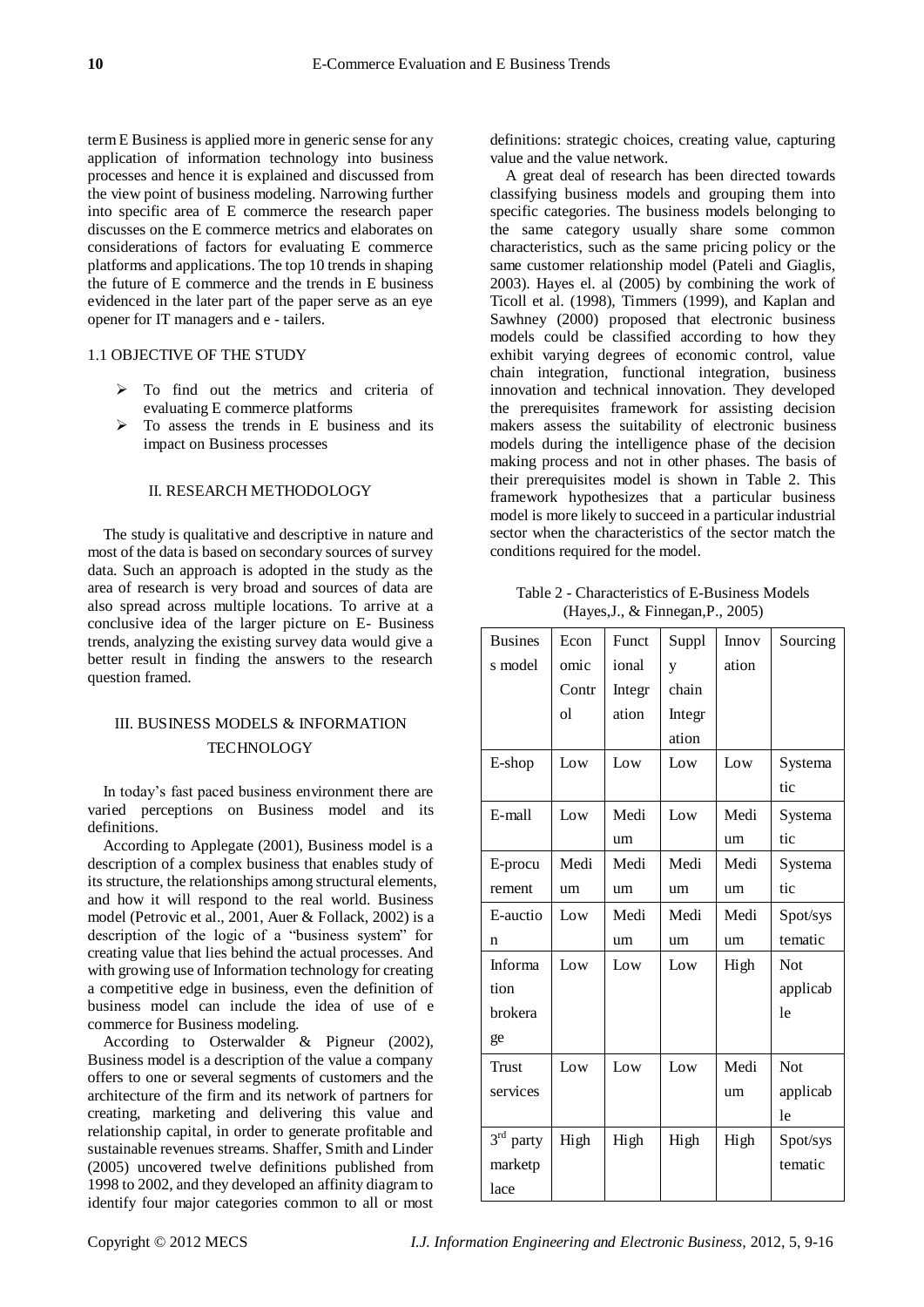| E-hubs    | High | High | High | Hi | Spot/syste |
|-----------|------|------|------|----|------------|
|           |      |      |      | gh | matic      |
| Virtual   | Medi | Medi | High | Hi | <b>Not</b> |
| communi   | um   | um   |      | gh | applicable |
| ties      |      |      |      |    |            |
| Value-ch  | High | High | High | Hi | <b>Not</b> |
| ain       |      |      |      | gh | applicable |
| integrato |      |      |      |    |            |
| <b>rs</b> |      |      |      |    |            |
| Value-ch  | Low  | Medi | Medi | Hi | <b>Not</b> |
| ain       |      | um   | um   | gh | applicable |
| service   |      |      |      |    |            |
| providers |      |      |      |    |            |
| Collabor  | Low  | High | High | Hi | <b>Not</b> |
| ation     |      |      |      | gh | applicable |
| platforms |      |      |      |    |            |

#### IV. E – COMMERCE

In its broadest sense, the term e-business is usually understood as the application of information technologies (IT) into a business process. Despite various terminological problems, the notion of e-business extends the more narrow understanding expressed with the term "e-commerce" (Turban et al., 2004). E-business has often been studied from the technical (information and communication technology) (Pastuszak, 2003), organizational, managerial (Pastuszak, 2004) or legislative aspects, while there are fewer studies that deal with the economic aspects and with the corresponding evaluation.

#### 4.1 E – Commerce metrics

A very useful representation of needs for e-commerce metrics as related to the three areas of the S shaped path for the diffusion of new technologies is presented in Figure 1. The idea is that there is a life cycle for research needs which follows the pattern of growth of e-commerce markets: at an initial stage there is need for information on the enabling factors and barriers to e-commerce; at a more mature stage one should look for the intensity of e-commerce use to enable policy makers to address imbalances; at a later stage one would be able to measure the impact of e-commerce on the economy and society. The three broad areas for indicators are:

1. E-commerce readiness - Included here are issues of preparing the technical, commercial and social infrastructures that are necessary to support e-commerce. It is essential for each country to be able to construct a statistical picture of the state of readiness of each infrastructure element to engage with e-commerce.

2. E-commerce intensity - These issues relate to the state of e-commerce usage, volume, value and nature of the transactions. The statistical requirement is to profile who is exploiting e-commerce possibilities and who is not, and to identify leading sectors and applications.

3. E-commerce impact - These issues relate to additionality (i.e. e-commerce goes beyond substitution effects and creates new value added) and multiplier effects. Statistics are needed to evaluate whether and to what extent e-commerce makes some kind of difference in terms of efficiency and/or the creation of new sources of wealth.



Figure 1 – Level of E - Commerce

The degree of e-commerce readiness should encompass indicators that reflect the country's socio-economic and technological infrastructure and usage. Particularly important are indicators that express the potential for e-commerce readiness, i.e. the propensity of individuals or businesses or governments to transact or more generally to carry out businesses electronically (e.g. indicators of credit card use, indicators of the barriers or the perceived benefits to e-commerce). The e-intensity indicators would give information on the size, growth and nature of the electronic commerce transactions/business.

It is important to know for what component of transaction e- commerce is used (e.g. information gathering, sale, purchase, payment) or in what business function; who are the actors involved in the transaction/business and what their socio-demographic characteristics are; what are the products and services involved, whether the transaction is domestic, international, urban or rural. The impact indicators would focus on the additionality and multiplier effects of e-commerce, the impacts on production processes and business models, on the workplace and more generally on society.

Based on the lines of e commerce metrics as defined, the real status of ecommerce metrics in the member countries of Organisation for Economic Co-operation and Development (OECD), was presented and compared by Alessandra Colecchia (2000). In the figure 2, the darker shade indicates availability across all OECD countries; the lighter shade indicates availability across a limited number of countries (more than three);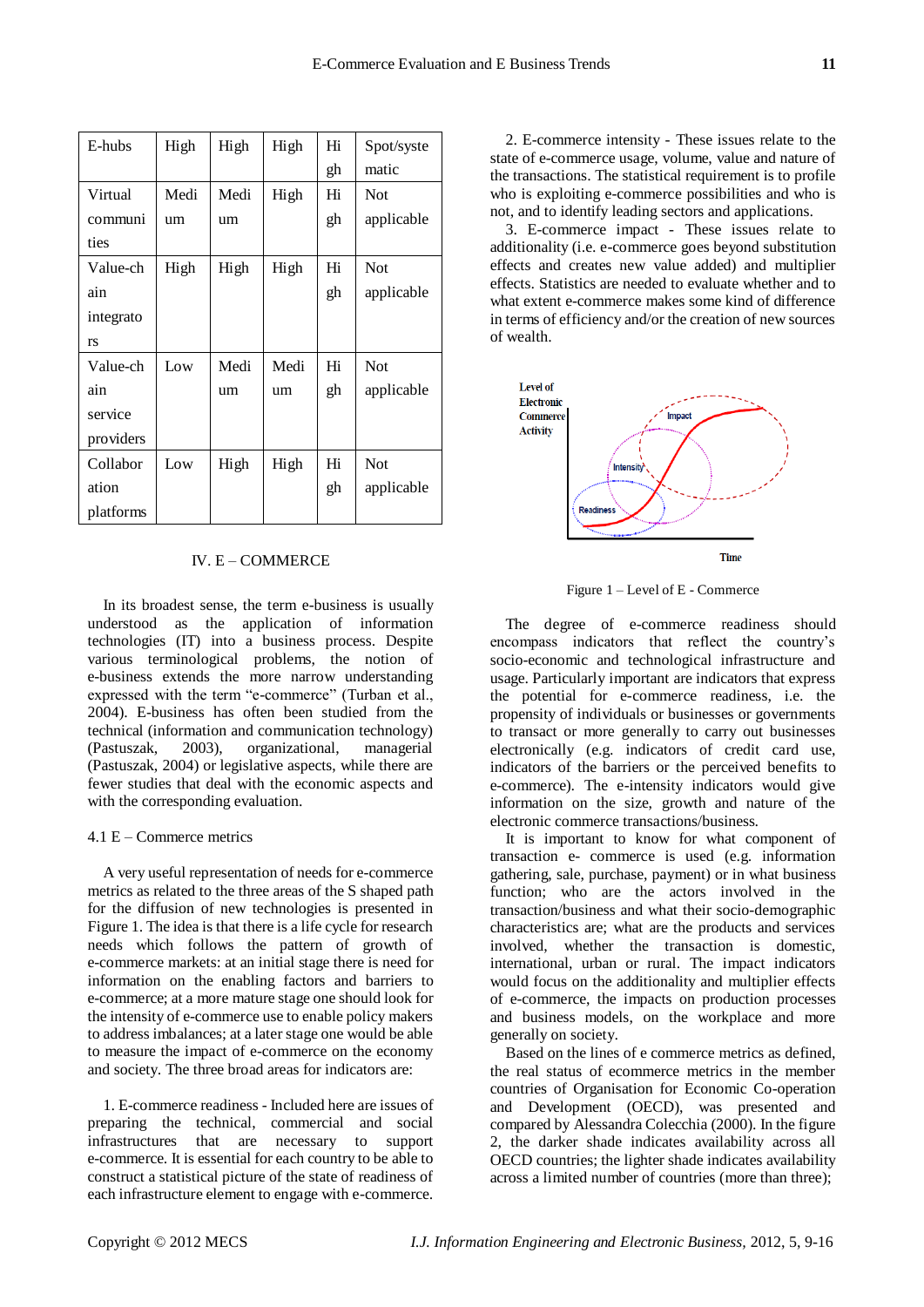no shade indicates a very limited availability (one to three countries).



Figure 2 **-** Availability of e-commerce indicators across OECD countries

#### 4.2 Evaluating E – commerce platforms

Selecting the right e-commerce application for the long term can be a difficult exercise. It's not easy to base a decision on both current requirements and a vague, undetermined set of future needs that have not yet even hit the planning stages. The difference between e-commerce application capabilities can spell the difference between an e-commerce site's success and failure. The white paper by Oracle (2011) offers 10 considerations to help guide the selection criteria for the next e- commerce platform—which should be the last e-commerce platform anyone ever needs to buy (table 3).

Table 3 - The Top 10 Technical Considerations for Evaluating E-Commerce Platforms

| S.       | Factor          | What is the Factor?          |
|----------|-----------------|------------------------------|
| N        |                 |                              |
| $\Omega$ |                 |                              |
| 1.       | Scalability     | Will the site perform        |
|          |                 | efficiently through traffic  |
|          |                 | peaks and valleys?           |
| 2.       | The             | Will today's catalog schema  |
|          | Product         | meet tomorrow's demands?     |
|          | Catalog         |                              |
| 3.       | <b>Business</b> | Will my application directly |
|          | User            | empower my merchandisers,    |
|          | Control         | marketing managers, and      |
|          |                 | other business owners?       |
| 4.       | Search          | How easily can customers     |
|          |                 | find what they want, and how |

|    |                  | easily can I promote the        |
|----|------------------|---------------------------------|
|    |                  | products I want to push based   |
|    |                  | on customer searches?           |
| 5. | Agility          | How easily can I implement      |
|    |                  | business requests to monitor    |
|    |                  | and respond to an individual    |
|    |                  | Web visitor's behavior?         |
| 6. | Reporting        | Do I have all the features I    |
|    | and              | need to understand my online    |
|    | Analytics        | business? (How does the site    |
|    |                  | capture and store both historic |
|    |                  | and behavioral data?)           |
| 7. | <b>Standards</b> | Is the application built on a   |
|    |                  | standards-based platform?       |
|    |                  | (Java/J2EE or                   |
|    |                  | Microsoft .NET architecture)    |
| 8. | Integration      | How easily can the              |
|    |                  | application integrate with my   |
|    |                  | other systems?                  |
| 9. | Interopera       | Does the application function   |
|    | bility           | within a service-oriented       |
|    |                  | architecture?                   |
| 10 | Synergy          | Will the application support    |
|    |                  | business models beyond B2C      |
|    |                  | e-commerce?                     |

## 4.3 E - Commerce trends

According to Michael Piastro (2010), the top 10 trends shaping the future of ecommerce are summarized in the table 4.

| Table $4 - Top 10$ trends shaping the future of $E -$ |  |
|-------------------------------------------------------|--|
| Commerce                                              |  |

| S. | Trend       | What is the Trend?                          |
|----|-------------|---------------------------------------------|
| N  |             |                                             |
| O  |             |                                             |
| 1. | Collective  | When a customer visits a site               |
|    | intelligenc | -- a shopper's persona is                   |
|    | e           | defined within a<br>few                     |
|    |             | interactions                                |
| 2. | Social      | Integrating a "share" button                |
|    | network     | enables users to share content              |
|    | integration | to their social networking site             |
| 3. | Mobile      | dedicated<br>mobile<br>site<br>$\mathsf{A}$ |
|    | sites       | experience is a must                        |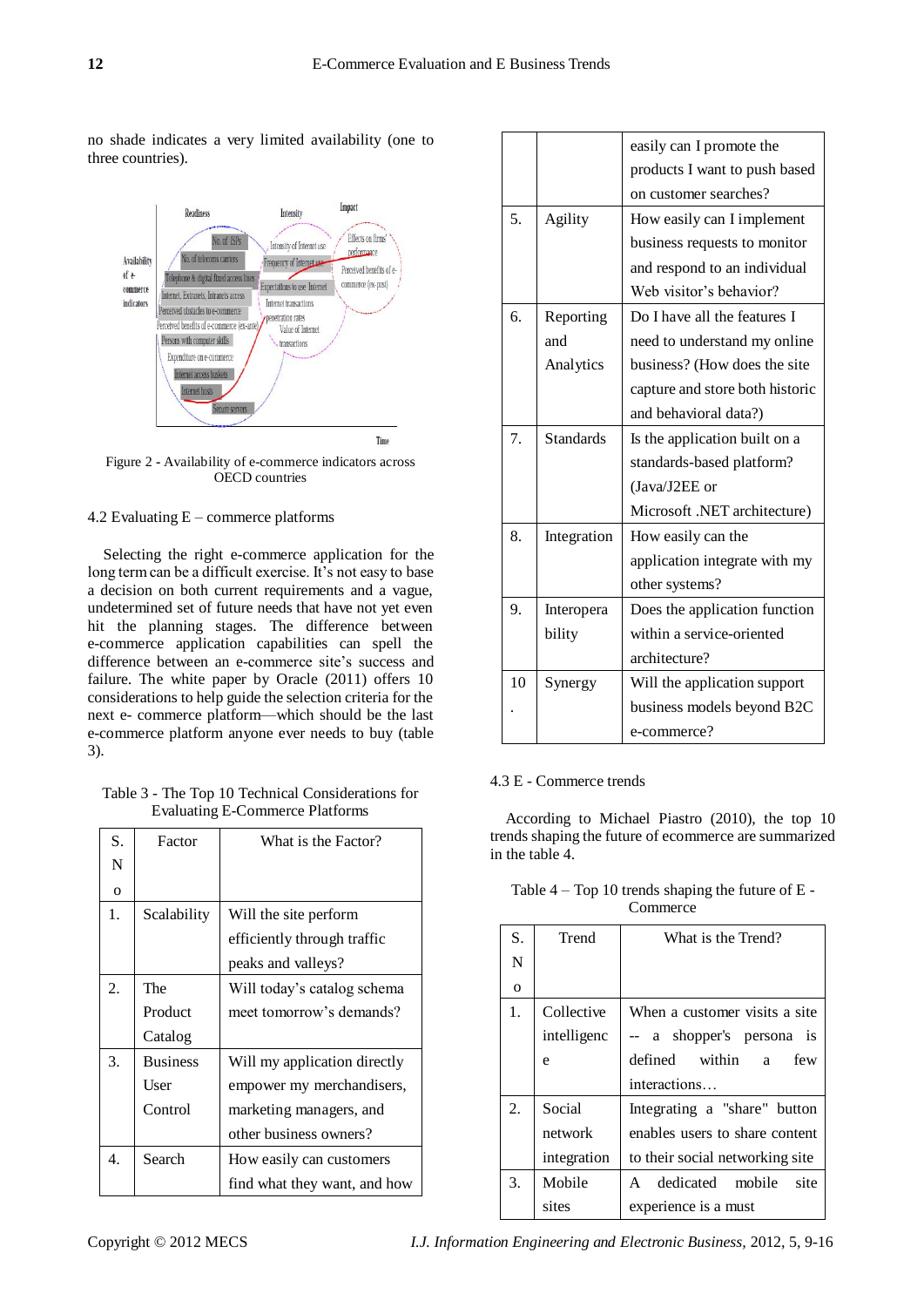| 4. | Location-    | GPS capabilities of mobile         |
|----|--------------|------------------------------------|
|    | based        | devices usher in a new era of      |
|    | tie-ins      | exciting<br>cross-channel          |
|    |              | promotion capabilities.            |
| 5. | Experienti   | Beyond simply being easy to        |
|    | al<br>user   | use, modern ecommerce sites        |
|    | interface    | for innovative brands can be       |
|    |              | experiential and immersive,        |
| 6. | Contextual   | Shoppers increasingly expect       |
|    | visualizati  | to visualize how a product will    |
|    | on           | fit into their life and style.     |
| 7. | Dynamic      | liquid layouts<br>Utilize<br>to    |
|    | grid         | automatically<br>size<br>your      |
|    | expansion    | product display based on the       |
|    | and liquid   | shoppers' resolution.              |
|    | layouts      |                                    |
| 8. | Minimize     | Shoppers come to your site to      |
|    | UI cruft     | see your products, not your        |
|    |              | fancy navigation systems.          |
| 9. | Rich         | Instead of having to reload a      |
|    | <b>DHTML</b> | page every time the shopper        |
|    | and AJAX     | clicks,<br>these technologies      |
|    |              | enable<br>world<br>rich<br>of<br>a |
|    |              | interactions (instantaneously)     |
| 10 | Get textual  | With the advent of HTML5           |
|    |              | and font-serving technologies      |
|    |              | such as TypeKit, the web           |
|    |              | designers' typographic palette     |
|    |              | has been opened up as never        |
|    |              | before.                            |

In November 2011, Endeca (acquired by Oracle in February 2012) conducted the Trends for 2012 in Business to Consumer (B2C) Commerce survey to help businesses gain actionable insight into the evolving nature of e-commerce. When asked to identify the top three areas for investment in 2012, the respondents indicated that continued investment in the customer experience was the top priority, followed by mobile and commerce platforms (refer figure 3).





Broken out from "other social programs," Facebook takes the top spot for emerging areas to invest in, with 57 percent of the respondents indicating a planned investment in the social networking giant. Behind Facebook, the mobile Web (47 percent), other social programs (such as Twitter or forums, with 43 percent), and mobile apps (43 percent) rank among the top emerging initiatives (refer figure 4).



Figure 4 – Impact of Facebook, mobile Web and other social programs – Oracle Survey, 2012.

#### V. E BUSINESS IN REALTIME

As an alternative strategy adopted to reach the small businesses, some Information and Communication Technology (ICT) layers offer the software on demand through online access. While the road to Internet-based Software as a Service (SAAS) was a bumpy one in the early days, online services have become a credible – and often desirable – alternative to packaged software. SAAS layers are thriving in multiple market segments, from the Small and Medium Business (SMB) segment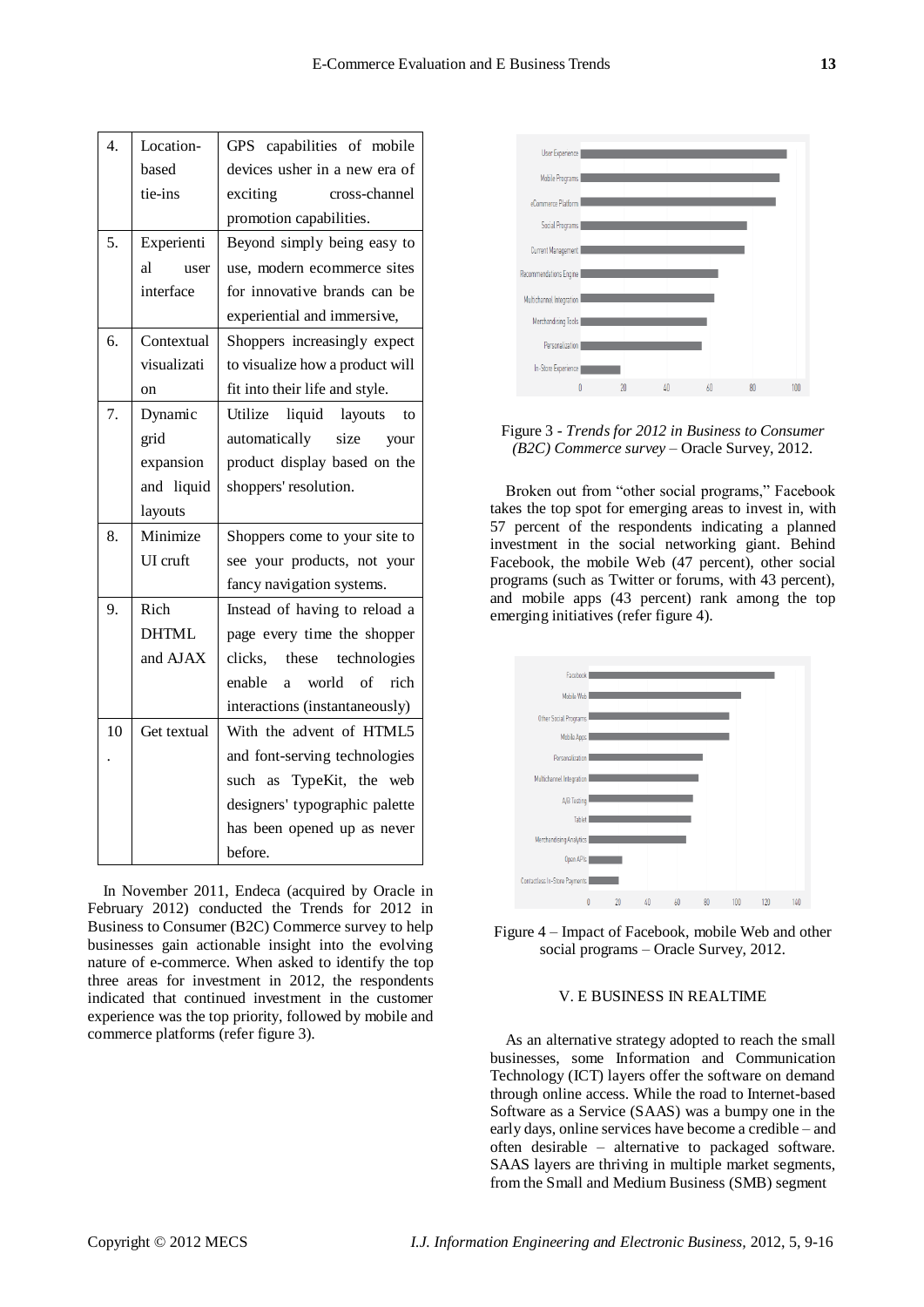to the large enterprise sector, and in almost every application category.

As Internet-based computing becomes viable for an increasing array of individual and business requirements, customers can focus more on getting the functionality and outcomes they need from the application, and less on the underlying operating system, middleware and infrastructure requirements. The trend for the SAAS industry development is for growth, as top players such as Microsoft, Google, IBM and salesforce.com battle to build SAAS systems. At the same time, new SAAS players and solutions will continue to emerge, and the likelihood of any one player dominating this landscape is very low.

# 5.1 Changing Market Share of Major Software Applications

Open source software is currently more widely in use on the server than on the desktop. In the domain of webservers, open source software is clearly the market leader. According to Netcraft's survey (2012), the open source webserver Apache had 61.45% market share (Microsoft IIS had 14.62%). In 2004, the total market share of Linux on the PC market was estimated by IDC to be around 5%, projected to reach around 7% in 2008 (37) (which would mean it would overtake the market share of Mac OS which is around 6%). However, Linux is much stronger in use on servers than desktops, estimations for its market share in the server segment are as high as around 30%, also it's the most popular operating system to be installed on newly bought or installed servers.

For mail servers, the research done by Falko Timme (2004) shows a market share of popular open source mail servers such as Sendmail or Exim of around 50% (refer Figure 5). The market share of Microsoft's browser has been declining ever since 2004 (Thecounter, 2007), and it's currently around 71% while Mozilla Firefox has now around 12% market share (39) and continues growing significantly. The market for office suites is still dominated by Microsoft Office, but Open Office is getting increasingly popular, particularly with SMEs.



Figure 5 – Falko Timme - Mail Server Survey (2004).

# 5.2 The Top Ten E-Business Trends for the 21st **Century**

The top ten trends in  $E -$ Business was proposed by Globalfuturist (2004). E-business will become a critical competitive strategy that will revolutionize the global economy.

- Companies will learn to manage customers' relationships by virtually serving their needs "24  $\times$  7"-24 hours a day, 7 days a week.
- E-business that enables customers to personalize and customize products or services will flourish.
- Using the Net to find new customers and to better target customer preferences will be a standard practice.
- $\triangleright$  Producing, marketing, and distributing products or services online will be a cost-effective strategy for business.
- > Learning to develop and serve online communities with niche interests will be essential to building customer loyalty.
- $\triangleright$  E-business models that provide greater choice for customers will change the traditional economics of supply and demand.
- Ready access to the Net from multiple gateways-cable TV, satellite, wireless telephones, and other devices-will greatly expand e-business opportunities.
- $\triangleright$  Highly efficient e-business virtual supply chains will intimately link manufacturers and producers directly to customers.
- E-business will reach over one billion people and generate more than \$2 trillion in revenues worldwide by 2005.

## REFERENCES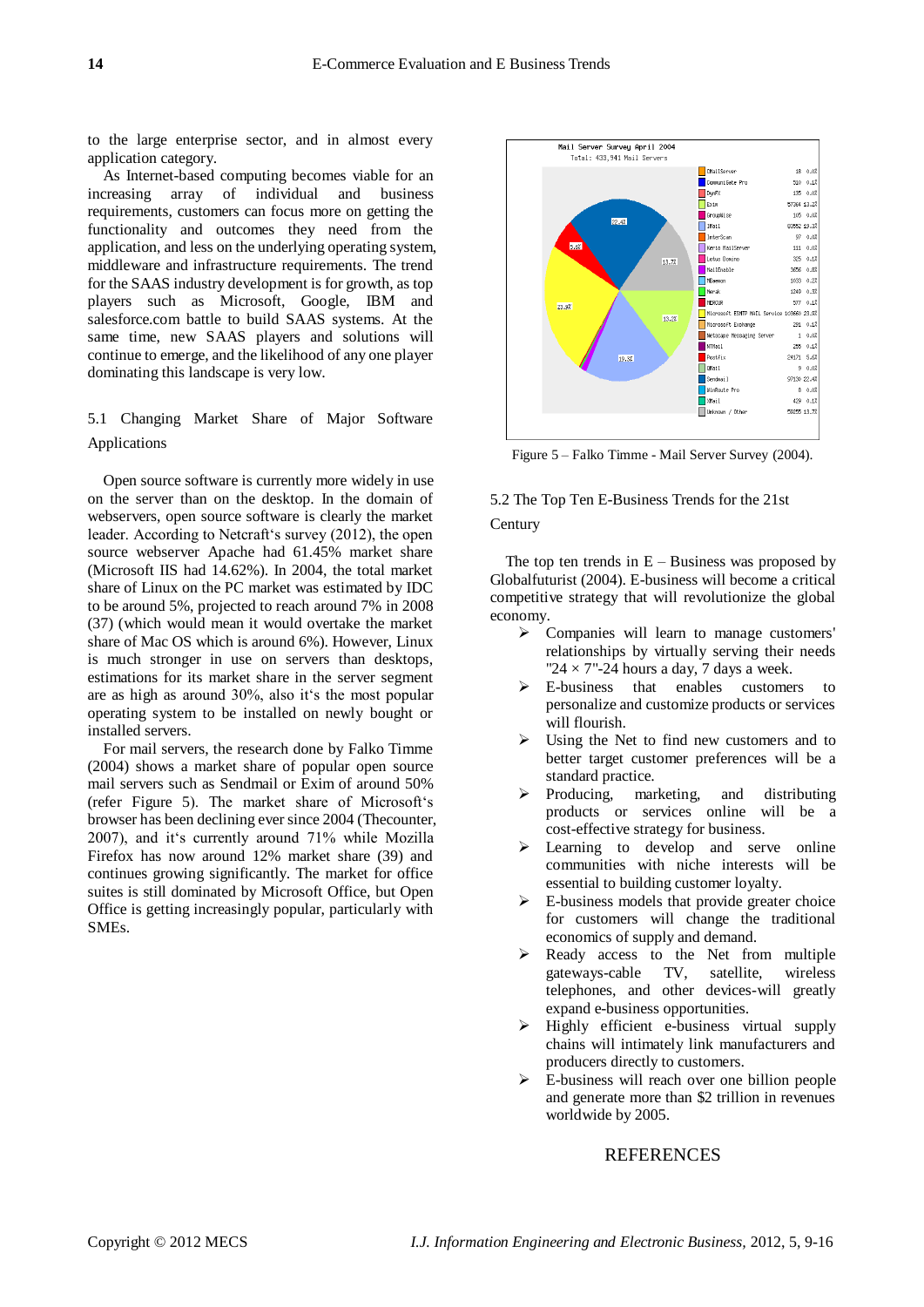- [1] Alessandra Colecchia (2000). *Defining and measuring Electronic Commerce - Towards the development of an OECD methodology*, Organisation for Economic Co-operation and Development (OECD). Accessed from: http://www.singstat.gov.sg/statsres/conferences/eco mmerce/d8.pdf
- [2] Applegate, L. M. (2001). E-business Models: Making sense of the Internet business landscape, In G.Dickson, W. Gary, and G. DeSanctis (Eds.), *Information Technology and the future enterprise: New models for managers*, Upper Saddle River, N.J.: Prentice Hall.
- [3] Auer, C. & Follack, M. (2002).Using Action Research for Gaining Competitive Advantage out of the Internet's Impact on Existing Business Models, In the Proceedings of the 15th Bled Electronic Commerce Conference – *eReality: Constructing the eEconomy*, Bled, Slovenia, June 17 – 19, pp.767-784., 2002.
- [4] Falko Timme (2004). *Mail Server Survey*. Accessed from: http://www.falkotimme.com/projects/survey\_smtp.

php

- [5] Forrester Research. (2010). *"The Splinternet: Preparing for an Internet Fragmented by Devices and Passwords,"* January 26, 2010; [www.forrester.com/rb/Research/splinternet/q/id/56](http://www.forrester.com/rb/Research/splinternet/q/id/56303/t/2) [303/t/2](http://www.forrester.com/rb/Research/splinternet/q/id/56303/t/2)
- [6] Hayes, J. & Finnegan, P.  $(2005)$ . "Assessing the of Potential of e-Business Models: Towards a Framework for Assisting Decision-Makers," *European Journal of Operations Research*, (160), 365-379.
- [7] Globalfuturist (2004*). Top ten E Business trends*. Accessed from: [http://www.globalfuturist.com/about-igf/top-ten-tre](http://www.globalfuturist.com/about-igf/top-ten-trends/top-ten-ebusiness-trends-for-the-21st-century.html) [nds/top-ten-ebusiness-trends-for-the-21st-century.ht](http://www.globalfuturist.com/about-igf/top-ten-trends/top-ten-ebusiness-trends-for-the-21st-century.html) [ml](http://www.globalfuturist.com/about-igf/top-ten-trends/top-ten-ebusiness-trends-for-the-21st-century.html)
- [8] IDC (2004). Linux market overview. Accessed from: [http://pascal.case.unibz.it/retrieve/1281/linux\\_mark](http://pascal.case.unibz.it/retrieve/1281/linux_market_overview.pdf) [et\\_overview.pdf](http://pascal.case.unibz.it/retrieve/1281/linux_market_overview.pdf)
- [9] Kaplan, S., Sawhney, M. (2000). E-hubs: The new B2B marketplaces. *Harvard Business Review* (May–June), 97– 103.
- [10] Michael Piastro (2010). *The top 10 trends shaping the future of ecommerce.* Accessed from: [http://www.imediaconnection.com/content/27969.a](http://www.imediaconnection.com/content/27969.asp) [sp](http://www.imediaconnection.com/content/27969.asp)
- [11] Netcraft (2012). *Market Share for Top Servers Across All Domains* August 1995 - July 2012 - July 2012 Web Server Survey. Accessed from: [http://news.netcraft.com/archives/2007/04/02/april\\_](http://news.netcraft.com/archives/2007/04/02/april_2007_web_server_survey.html) [2007\\_web\\_server\\_survey.html](http://news.netcraft.com/archives/2007/04/02/april_2007_web_server_survey.html)
- [12] Oracle (2011). *The Top 10 Technical Considerations for Evaluating E-Commerce Platforms*. Oracle White Paper. March 2011. Accessed from: [http://www.oracle.com/us/products/applications/atg](http://www.oracle.com/us/products/applications/atg/top-10-considerations-ecommerce-333324.pdf) [/top-10-considerations-ecommerce-333324.pdf](http://www.oracle.com/us/products/applications/atg/top-10-considerations-ecommerce-333324.pdf)
- [13] Oracle. (2012). E-Commerce Analytics Trends for 2012. An Oracle White Paper February 2012, pp.3-4. Accessed from: [http://www.oracle.com/us/products/applications/](http://www.oracle.com/us/products/applications/web-commerce/ecommerce-analytics-trends-2012-1504948.pdf) [web-commerce/ecommerce-analytics-trends-2012](http://www.oracle.com/us/products/applications/web-commerce/ecommerce-analytics-trends-2012-1504948.pdf) [-1504948.pdf](http://www.oracle.com/us/products/applications/web-commerce/ecommerce-analytics-trends-2012-1504948.pdf)
- [14] Osterwalder, A., & Pigneur, Y. (2002). An eBusiness Model Ontology for Modeling eBusiness, In the Proceedings of the 15th Bled Electronic Commerce Conference – *eReality: Constructing the eEconomy*, Bled, Slovenia, June 17 – 19, 2002, pp. 75-91.
- [15] Pastuszak, Z.  $(2003)$ , "E-commerce customer service in Polish computer stores", Proceedings of the Second IASTED International Conference on *Communications, Internet and Information Technology*, ACTA Press, Scottsdale/Phoenix, AZ, pp. 54-60.
- [16] Pastuszak, Z. (2004), "The philosophy of SCM in the new economy, net readiness in eSCM", Managing Global Transitions, *International Research Journal*, Vol. 2 No. 1, pp. 15-30.
- [17] Pateli, A., & Giaglis, G. (2003). ‗A Framework for Understanding and Analysing e-Business Models', in Proceedings of the 16th Bled Electronic Commerce Conference – *eTransformation*, Bled, Slovenia, June 9–11 (CD-ROM –Proceedings).
- [18] Petrovic, O., Kittl, C., & Teksten, R.D. (2001). Developing Business Models for eBusiness, In the Proceedings of the International Conference on *Electronic Commerce* 2001, Vienna, Austria, October 31 – November 4.
- [19] Shafer, Scott, M., H., Jeff Smith & Jane C. Linder (2005). "The power of Business model", *Business Horizons*, 48, pp.199-207.
- [20] Statistics Canada (1999), "A reality check to *defining eCommerce*". A report prepared by CGI for Statistics Canada.
- [21] StatsCounter (2010). *Microsoft Internet Explorer browser falls below 50% of worldwide market for first time*. Accessed from: [http://gs.statcounter.com/#browser-ww-monthly-2](http://gs.statcounter.com/#browser-ww-monthly-200909-201009) [00909-201009](http://gs.statcounter.com/#browser-ww-monthly-200909-201009) Retrieved 1st august 2012.
- [22] Ticoll, D., Lowy, A., Kalakota, R. (1998). In: Tapscott, D. (Ed.), *Blueprint to the Digital Economy: Creating Wealth in the Era of e-Business*. McGraw-Hill, New York.
- [23] Timmers, P. (1999). *Electronic Commerce: Strategies and Models for Business-to-Business Trading*. Wiley.
- [24] Turban, E. et al. (2004). *Electronic Commerce, A Managerial Perspective*, Prentice Hall,Upper Saddle River, NJ.